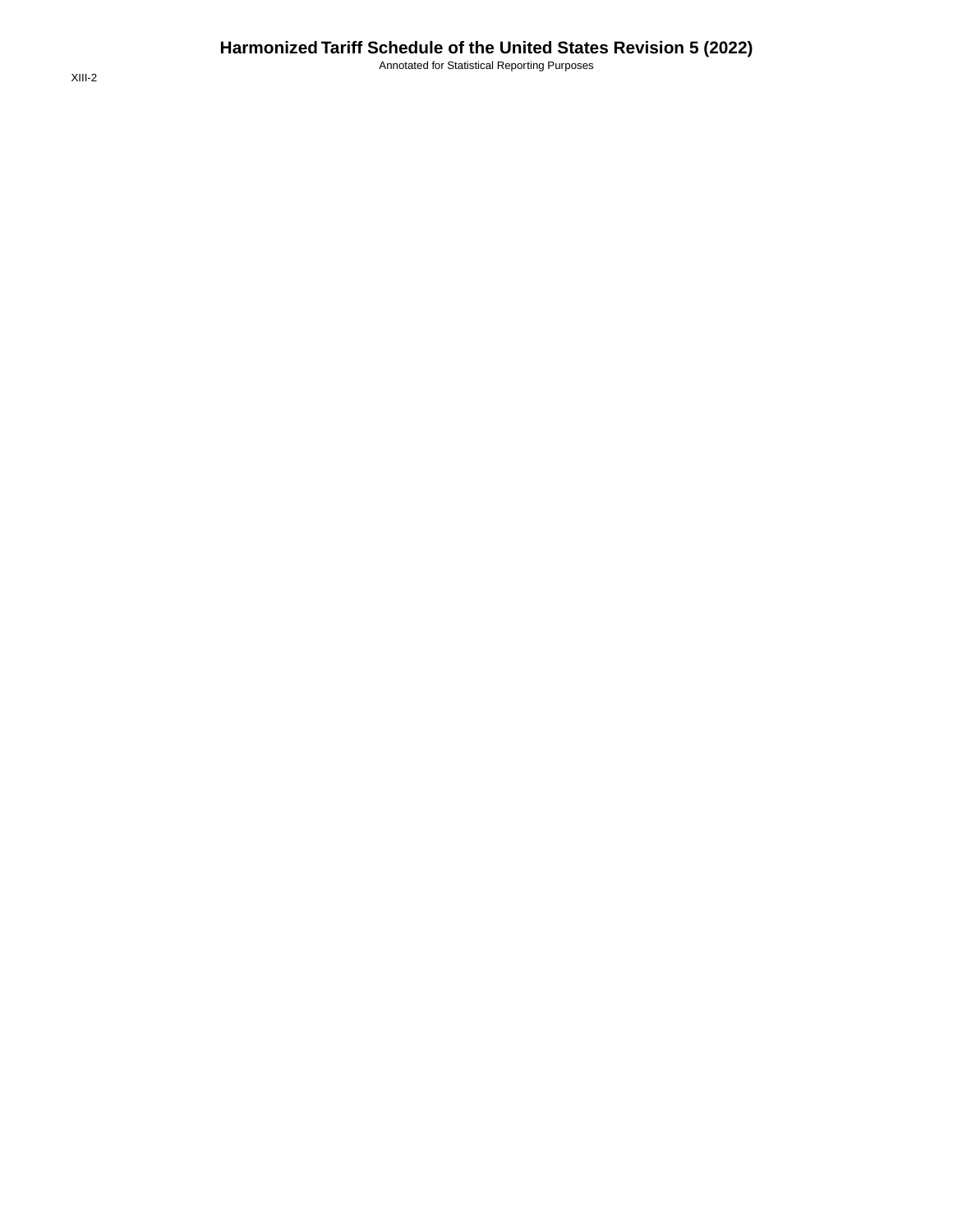Annotated for Statistical Reporting Purposes

#### CHAPTER 68

#### ARTICLES OF STONE, PLASTER, CEMENT, ASBESTOS, MICA OR SIMILAR MATERIALS

#### **Notes**

XIII 68-1

- 1. This chapter does not cover:
	- (a) Goods of chapter 25;
	- (b) Coated, impregnated or covered paper and paperboard of heading 4810 or 4811 (for example, paper and paperboard coated with mica powder or graphite, bituminized or asphalted paper and paperboard);
	- (c) Coated, impregnated or covered textile fabric of chapter 56 or 59 (for example, fabric coated or covered with mica powder, bituminized or asphalted fabric);
	- (d) Articles of chapter 71;
	- (e) Tools or parts of tools, of chapter 82;
	- (f) Lithographic stones of heading 8442;
	- (g) Electrical insulators (heading 8546) or fittings of insulating material of heading 8547;
	- (h) Dental burrs (heading 9018);
	- (ij) Articles of chapter 91 (for example, clocks and clock cases);
	- (k) Articles of chapter 94 (for example, furniture, luminaires and lighting fittings, prefabricated buildings);
	- (l) Articles of chapter 95 (for example, toys, games and sports equipment);
	- (m) Articles of heading 9602, if made of materials specified in note 2(b) to chapter 96, or of heading 9606 (for example, buttons), of heading 9609 (for example, slate pencils), heading 9610 (for example, drawing slates) or of heading 9620 (monopods, bipods, tripods and similar articles); or
	- (n) Articles of chapter 97 (for example, works of art).
- 2. In heading 6802 the expression "worked monumental or building stone" applies not only to the varieties of stone referred to in heading 2515 or 2516, but also to all other natural stone (for example, quartzite, flint, dolomite and steatite) similarly worked; it does not, however, apply to slate.

#### Additional U.S. Notes

- 1. For the purposes of heading 6802, the term " slabs" embraces flat stone pieces, not over 5.1 cm in thickness, having a facial area of 25.8 cm<sup>2</sup> or more, the edges of which have not been beveled, rounded or otherwise processed except such processing as may be needed to facilitate installation as tiling or veneering in building construction.
- 2. For the purposed of heading 6810, the term " tiles" does not include any article 3.2 cm or more in thickness.

#### Compiler's Note

The provisions of subchapter II of chapter 99 (Miscellaneous Tariff Bills or MTBs), the provisions of the Generalized System of Preferences (GSP) found in General Note 4 and most product exclusions from the additional tariffs on products of China in subchapter III of chapter 99 expired on December 31, 2020. However, no endnotes or footnotes relating to these provisions have been deleted as of the issue date of this edition.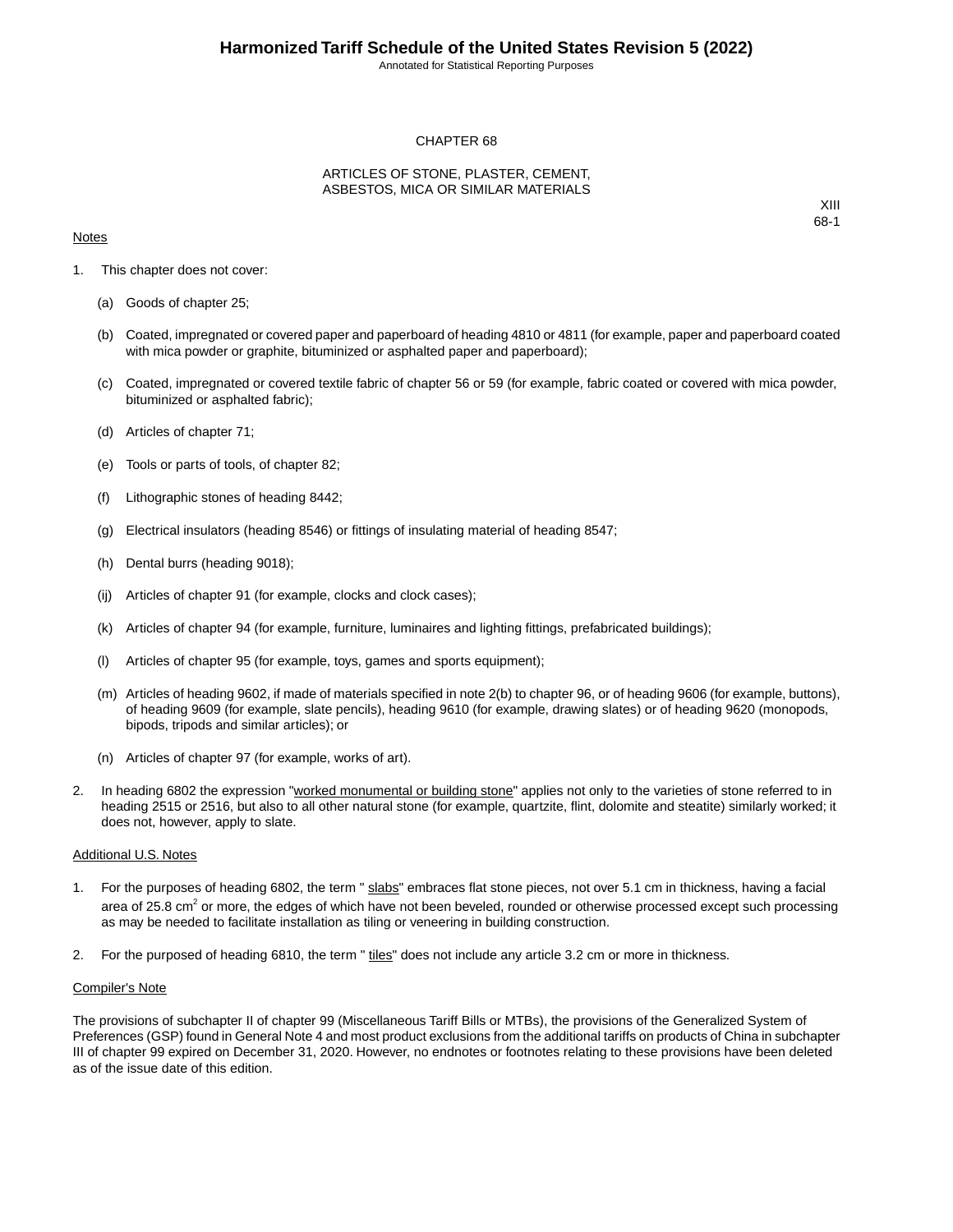Annotated for Statistical Reporting Purposes

| Heading/      | Stat.  |                                                                                    | Unit     |                        | Rates of Duty            |                |
|---------------|--------|------------------------------------------------------------------------------------|----------|------------------------|--------------------------|----------------|
| Subheading    | Suf-   | <b>Article Description</b>                                                         | of       |                        |                          | $\overline{2}$ |
|               | fix    |                                                                                    | Quantity | General                | Special                  |                |
| 6801.00.00    | $00\,$ | Setts, curbstones and flagstones, of natural stone (except                         |          |                        |                          |                |
|               |        |                                                                                    |          | $-2.8\%$ <sup>1/</sup> | Free (A, AU, BH, CL, 60% |                |
|               |        |                                                                                    |          |                        | CO, D, E, IL, JO,        |                |
|               |        |                                                                                    |          |                        | KR, MA, OM, P,           |                |
|               |        |                                                                                    |          |                        | PA, PE, S, SG)           |                |
|               |        |                                                                                    |          |                        |                          |                |
| 6802          |        | Worked monumental or building stone (except slate) and                             |          |                        |                          |                |
|               |        | articles thereof, other than goods of heading 6801; mosaic                         |          |                        |                          |                |
|               |        | cubes and the like, of natural stone (including slate), whether                    |          |                        |                          |                |
|               |        | or not on a backing; artificially colored granules, chippings and                  |          |                        |                          |                |
|               |        | powder, of natural stone (including slate):                                        |          |                        |                          |                |
| 6802.10.00 00 |        | Tiles, cubes and similar articles, whether or not rectangular                      |          |                        |                          |                |
|               |        | (including square), the largest face of which is capable of                        |          |                        |                          |                |
|               |        | being enclosed in a square the side of which is less than                          |          |                        |                          |                |
|               |        | 7 cm; artificially colored granules, chippings and powder   kg  4.8% <sup>1/</sup> |          |                        | Free (A, AU, BH, CL, 40% |                |
|               |        |                                                                                    |          |                        | CO, D, E, IL, JO,        |                |
|               |        |                                                                                    |          |                        | KR, MA, OM, P,           |                |
|               |        |                                                                                    |          |                        | PA, PE, S, SG)           |                |
|               |        |                                                                                    |          |                        |                          |                |
|               |        | Other monumental or building stone and articles thereof,                           |          |                        |                          |                |
|               |        | simply cut or sawn, with a flat or even surface:                                   |          |                        |                          |                |
| 6802.21       |        | Marble, travertine and alabaster:                                                  |          |                        |                          |                |
| 6802.21.10 00 |        |                                                                                    |          | $4.2\%$ <sup>1/</sup>  | Free (A, AU, BH, CL, 50% |                |
|               |        |                                                                                    |          |                        | CO, D, E, IL, JO,        |                |
|               |        |                                                                                    |          |                        | KR, MA, OM, P,           |                |
|               |        |                                                                                    |          |                        | PA, PE, S, SG)           |                |
|               |        |                                                                                    |          |                        |                          |                |
| 6802.21.50    | 00     |                                                                                    |          |                        | Free (A, AU, BH, CL, 13% |                |
|               |        |                                                                                    |          |                        | CO, D, E, IL, JO,        |                |
|               |        |                                                                                    |          |                        | KR, MA, OM, P,           |                |
|               |        |                                                                                    |          |                        | PA, PE, S, SG)           |                |
| 6802.23.00 00 |        |                                                                                    |          | $-3.7\%$ <sup>1/</sup> | Free (A, AU, BH, CL, 60% |                |
|               |        |                                                                                    |          |                        | CO, D, E, IL, JO,        |                |
|               |        |                                                                                    |          |                        | KR, MA, OM, P,           |                |
|               |        |                                                                                    |          |                        | PA, PE, S, SG)           |                |
| 6802.29       |        | Other stone:                                                                       |          |                        |                          |                |
|               |        |                                                                                    |          |                        |                          |                |
| 6802.29.10 00 |        | Calcareous stone, other than marble, travertine or                                 |          |                        |                          |                |
|               |        |                                                                                    |          |                        | Free (A*, AU, BH,        | 50%            |
|               |        |                                                                                    |          |                        | CL, CO, D, E, IL,        |                |
|               |        |                                                                                    |          |                        | JO, KR, MA, OM,          |                |
|               |        |                                                                                    |          |                        | P, PA, PE, S, SG)        |                |
| 6802.29.90 00 |        |                                                                                    |          | $.6\%$ <sup>1/</sup>   | Free (A*, AU, BH,        | 30%            |
|               |        |                                                                                    |          |                        | CL, CO, D, E, IL,        |                |
|               |        |                                                                                    |          |                        | JO, KR, MA, OM,          |                |
|               |        |                                                                                    |          |                        | P, PA, PE, S, SG)        |                |
|               |        |                                                                                    |          |                        |                          |                |
|               |        |                                                                                    |          |                        |                          |                |
|               |        |                                                                                    |          |                        |                          |                |
|               |        |                                                                                    |          |                        |                          |                |
|               |        |                                                                                    |          |                        |                          |                |
|               |        |                                                                                    |          |                        |                          |                |
|               |        |                                                                                    |          |                        |                          |                |
|               |        |                                                                                    |          |                        |                          |                |
|               |        |                                                                                    |          |                        |                          |                |
|               |        |                                                                                    |          |                        |                          |                |
|               |        |                                                                                    |          |                        |                          |                |
|               |        |                                                                                    |          |                        |                          |                |
|               |        |                                                                                    |          |                        |                          |                |
|               |        |                                                                                    |          |                        |                          |                |
|               |        |                                                                                    |          |                        |                          |                |
|               |        |                                                                                    |          |                        |                          |                |
|               |        |                                                                                    |          |                        |                          |                |
|               |        |                                                                                    |          |                        |                          |                |
|               |        |                                                                                    |          |                        |                          |                |
|               |        |                                                                                    |          |                        |                          |                |
|               |        |                                                                                    |          |                        |                          |                |
|               |        |                                                                                    |          |                        |                          |                |
|               |        |                                                                                    |          |                        |                          |                |
|               |        |                                                                                    |          |                        |                          |                |
|               |        |                                                                                    |          |                        |                          |                |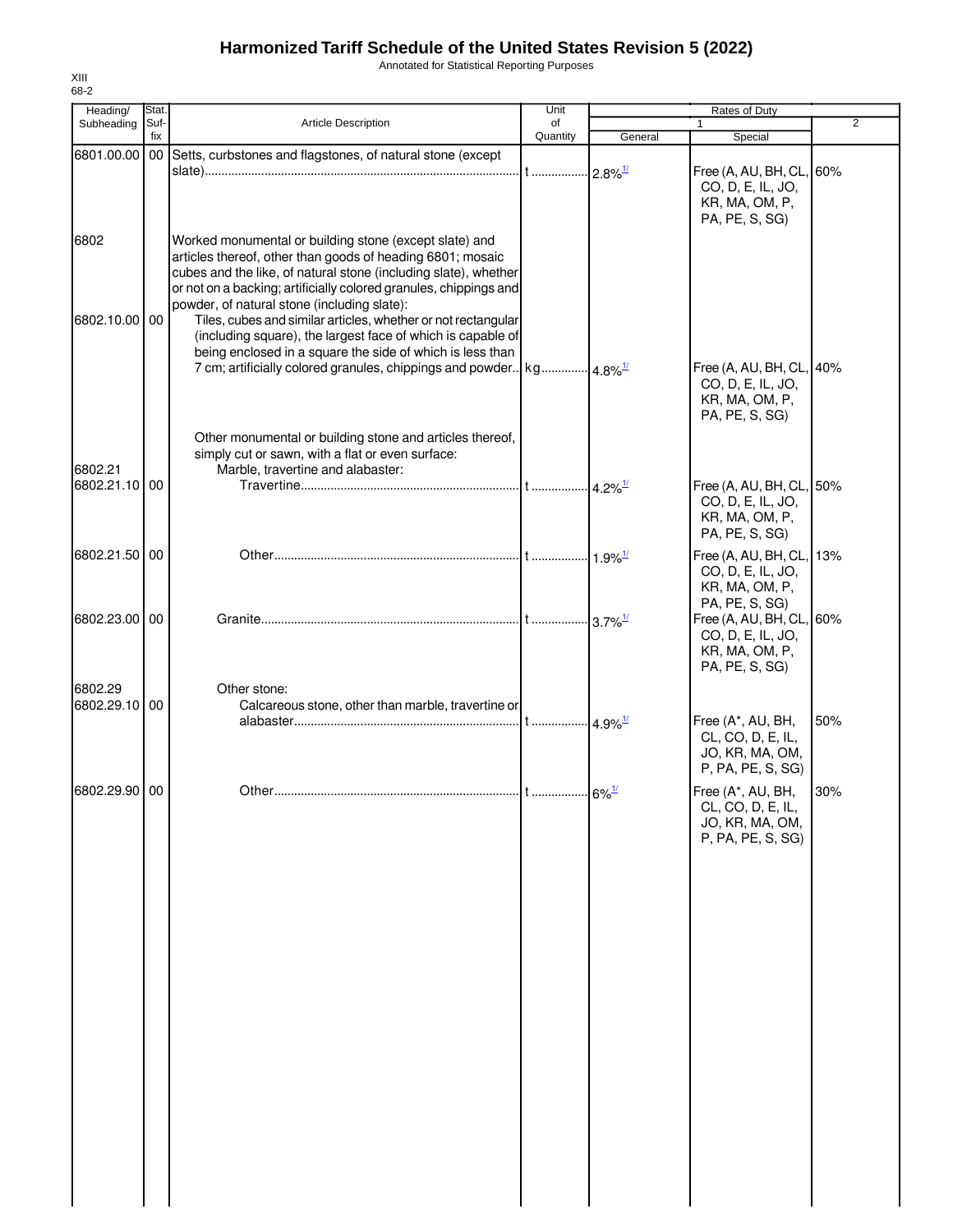Annotated for Statistical Reporting Purposes

|                               |                | XIII<br>68-3 |
|-------------------------------|----------------|--------------|
| of Duty                       |                |              |
|                               | $\overline{2}$ |              |
| $c$ ecial                     |                |              |
|                               |                |              |
| AU, BH, CL, 15%<br>E, IL, JO, |                |              |

| Heading/      | Stat.          |                                                                                                                                                                                                                                                                                                                              | Unit           |                                   | Rates of Duty                                                                                    |                |
|---------------|----------------|------------------------------------------------------------------------------------------------------------------------------------------------------------------------------------------------------------------------------------------------------------------------------------------------------------------------------|----------------|-----------------------------------|--------------------------------------------------------------------------------------------------|----------------|
| Subheading    | Suf-<br>fix    | <b>Article Description</b>                                                                                                                                                                                                                                                                                                   | of<br>Quantity | General                           | 1<br>Special                                                                                     | $\overline{2}$ |
| 6802 (con.)   |                | Worked monumental or building stone (except slate) and<br>articles thereof, other than goods of heading 6801; mosaic<br>cubes and the like, of natural stone (including slate), whether<br>or not on a backing; artificially colored granules, chippings and<br>powder, of natural stone (including slate): (con.)<br>Other: |                |                                   |                                                                                                  |                |
| 6802.91       |                | Marble, travertine and alabaster:<br>Marble:                                                                                                                                                                                                                                                                                 |                |                                   |                                                                                                  |                |
| 6802.91.05 00 |                |                                                                                                                                                                                                                                                                                                                              |                | $-2.5\%$ <sup>1/</sup>            | Free (A, AU, BH, CL,<br>CO, D, E, IL, JO,<br>KR, MA, OM, P,<br>PA, PE, S, SG)                    | 15%            |
| 6802.91.15    | 00             | Travertine:                                                                                                                                                                                                                                                                                                                  |                |                                   | Free (A, AU, BH, CL, 50%<br>CO, D, E, IL, JO,<br>KR, MA, OM, P,<br>PA, PE, S, SG)                |                |
| 6802.91.20    | l 00           | Articles of subheading 6802.21.10 that have<br>been dressed or polished, but not further                                                                                                                                                                                                                                     |                |                                   | Free (A, AU, BH, CL, 50%<br>CO, D, E, IL, JO,<br>KR, MA, OM, P,                                  |                |
| 6802.91.25 00 |                |                                                                                                                                                                                                                                                                                                                              |                |                                   | PA, PE, S, SG)<br>Free (A, AU, BH, CL, 40%<br>CO, D, E, IL, JO,<br>KR, MA, OM, P,                |                |
| 6802.91.30 00 |                |                                                                                                                                                                                                                                                                                                                              |                | $.4.7\%$ <sup>1/</sup>            | PA, PE, S, SG)<br>Free (A, AU, BH, CL,<br>CO, D, E, IL, JO,<br>KR, MA, OM, P,                    | 50%            |
| 6802.92.00    | 00             |                                                                                                                                                                                                                                                                                                                              |                |                                   | PA, PE, S, SG)<br>Free (A*, AU, BH,<br>CL, CO, D, E, IL,<br>JO, KR, MA, OM,<br>P, PA, PE, S, SG) | 50%            |
| 6802.93.00    |                |                                                                                                                                                                                                                                                                                                                              |                | $\cdot \cdot 3.7\%$ <sup>1/</sup> | Free (A*, AU, BH,<br>CL, CO, D, E, IL,<br>JO, KR, MA, OM,                                        | 60%            |
|               | 10             | Articles for monumental or building purposes of<br>subheading 6802.23.00, not cut to size, with only<br>one face surface-worked more than simply cut or<br>Articles for monumental or building purposes of<br>subheading 6802.23.00, cut to size, with one or                                                                |                |                                   | P, PA, PE, S, SG)                                                                                |                |
|               | 20             | more faces or edges surface-worked more than<br>simply cut or sawn:<br>With a maximum thickness of 1.5 cm t                                                                                                                                                                                                                  |                |                                   |                                                                                                  |                |
|               | 25             | With a maximum thickness greater than 1.5 cm                                                                                                                                                                                                                                                                                 |                |                                   |                                                                                                  |                |
|               | 35<br>60<br>90 | With a maximum thickness greater than<br>7.5 cm:<br>Monuments, bases and markers t                                                                                                                                                                                                                                           |                |                                   |                                                                                                  |                |
|               |                |                                                                                                                                                                                                                                                                                                                              |                |                                   |                                                                                                  |                |

 $\overline{\phantom{a}}$ 

 $\overline{\phantom{a}}$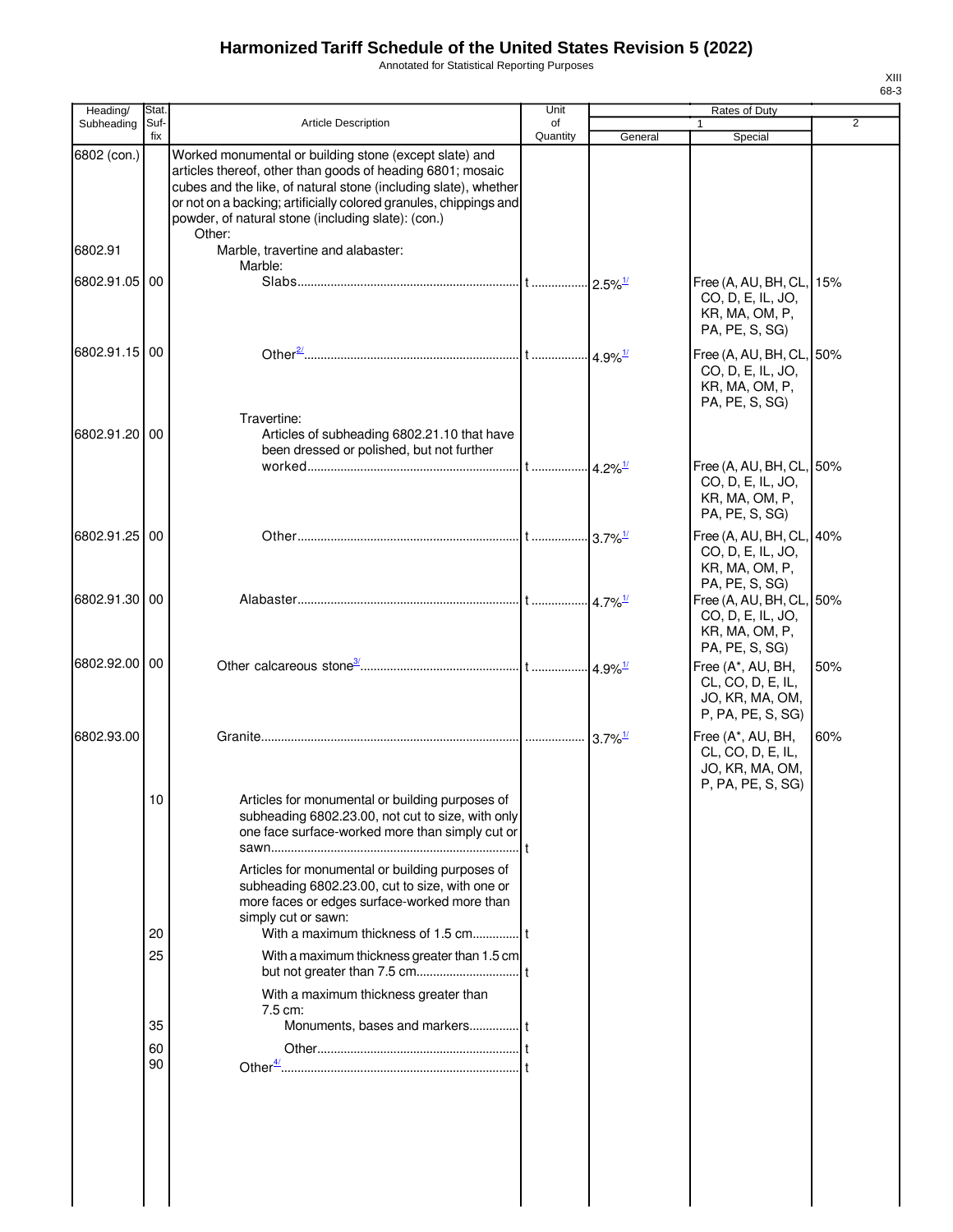Annotated for Statistical Reporting Purposes

| Heading/                    | Stat.       |                                                                                                                                                                                                                                                                                                                                      | Unit           |                       | Rates of Duty                                                                             |             |
|-----------------------------|-------------|--------------------------------------------------------------------------------------------------------------------------------------------------------------------------------------------------------------------------------------------------------------------------------------------------------------------------------------|----------------|-----------------------|-------------------------------------------------------------------------------------------|-------------|
| Subheading                  | Suf-<br>fix | <b>Article Description</b>                                                                                                                                                                                                                                                                                                           | of<br>Quantity | General               | Special                                                                                   | 2           |
| 6802 (con.)                 |             | Worked monumental or building stone (except slate) and<br>articles thereof, other than goods of heading 6801; mosaic<br>cubes and the like, of natural stone (including slate), whether<br>or not on a backing; artificially colored granules, chippings and<br>powder, of natural stone (including slate): (con.)<br>Other: (con.)  |                |                       |                                                                                           |             |
| 6802.99.00                  |             |                                                                                                                                                                                                                                                                                                                                      |                | $6.5\%$ <sup>1/</sup> | Free (A*, AU, BH,<br>CL, CO, D, E, IL,<br>JO, KR, MA, OM,<br>P, PA, PE, S, SG)            | 40%         |
|                             | 30          |                                                                                                                                                                                                                                                                                                                                      |                |                       |                                                                                           |             |
|                             | 60          |                                                                                                                                                                                                                                                                                                                                      |                |                       |                                                                                           |             |
| 6803.00<br>6803.00.10       | 00          | Worked slate and articles of slate or of agglomerated slate:                                                                                                                                                                                                                                                                         |                | $.33\%$ <sup>1/</sup> | Free (A, AU, BH, CL, 25%<br>CO, D, E, IL, JO,<br>KR, MA, OM, P,<br>PA, PE, S, SG)         |             |
| 6803.00.50                  | 00          |                                                                                                                                                                                                                                                                                                                                      |                |                       |                                                                                           | 25%         |
| 6804                        |             | Millstones, grindstones, grinding wheels and the like, without<br>frameworks, for grinding, sharpening, polishing, trueing or<br>cutting, hand sharpening or polishing stones, and parts thereof,<br>of natural stone, of agglomerated natural or artificial abrasives,<br>or of ceramics, with or without parts of other materials: |                |                       |                                                                                           |             |
| 6804.10.00                  | 00          | Millstones and grindstones for milling, grinding or                                                                                                                                                                                                                                                                                  |                |                       |                                                                                           |             |
|                             |             | Other millstones, grindstones, grinding wheels and the<br>like:                                                                                                                                                                                                                                                                      |                |                       |                                                                                           | Free        |
| 6804.21.00                  |             | Of agglomerated synthetic or natural diamond   Free <sup>1/</sup>                                                                                                                                                                                                                                                                    |                |                       |                                                                                           | 30%         |
|                             | 10          | Segments for circular sawblades, consisting of<br>diamond agglomerated with metal No.                                                                                                                                                                                                                                                |                |                       |                                                                                           |             |
|                             | 20          | Articles consisting of a continuous rim segment of<br>diamond agglomerated with metal, attached to<br>circular plates of steel (whether or not attached to                                                                                                                                                                           | No.            |                       |                                                                                           |             |
|                             | 30          | Articles consisting of multiple segments of diamond<br>agglomerated with metal, attached to circular<br>plates of steel, without cutting parts (whether or                                                                                                                                                                           |                |                       |                                                                                           |             |
|                             | 90          |                                                                                                                                                                                                                                                                                                                                      | No.            |                       |                                                                                           |             |
| 6804.22                     |             | Of other agglomerated abrasives or of ceramics:                                                                                                                                                                                                                                                                                      |                |                       |                                                                                           |             |
| 6804.22.10                  | 00          |                                                                                                                                                                                                                                                                                                                                      |                |                       | Free (A, AU, BH, CL, \$1.10/kg +<br>CO, D, E, IL, JO,<br>KR, MA, OM, P,<br>PA, PE, S, SG) | 40%         |
|                             |             | Other:                                                                                                                                                                                                                                                                                                                               |                |                       |                                                                                           |             |
| 6804.22.40 00               |             |                                                                                                                                                                                                                                                                                                                                      |                |                       |                                                                                           | 20%         |
| 6804.22.60 00<br>6804.23.00 | 00          |                                                                                                                                                                                                                                                                                                                                      |                |                       |                                                                                           | 30%<br>Free |
| 6804.30.00 00               |             |                                                                                                                                                                                                                                                                                                                                      |                |                       |                                                                                           | Free        |
|                             |             |                                                                                                                                                                                                                                                                                                                                      |                |                       |                                                                                           |             |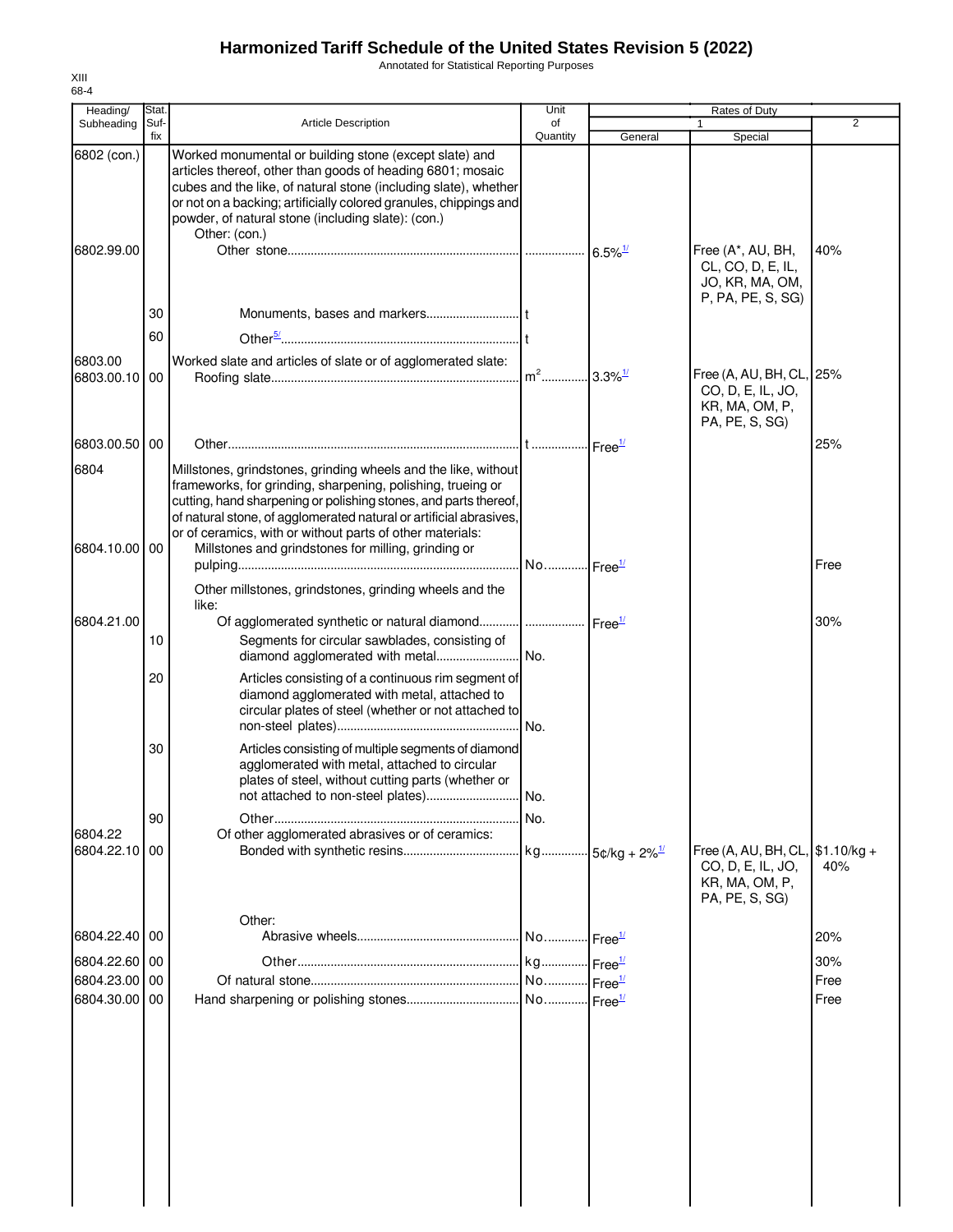Annotated for Statistical Reporting Purposes

| Heading/              | Stat.       |                                                                                                                                                                                                                                                                                                                                                                                   | Unit                  |                       | Rates of Duty                                                                     |                |
|-----------------------|-------------|-----------------------------------------------------------------------------------------------------------------------------------------------------------------------------------------------------------------------------------------------------------------------------------------------------------------------------------------------------------------------------------|-----------------------|-----------------------|-----------------------------------------------------------------------------------|----------------|
| Subheading            | Suf-<br>fix | <b>Article Description</b>                                                                                                                                                                                                                                                                                                                                                        | of<br>Quantity        |                       |                                                                                   | $\overline{2}$ |
| 6805                  |             | Natural or artificial abrasive powder or grain, on a base of<br>textile material, of paper, of paperboard or of other materials,<br>whether or not cut to shape or sewn or otherwise made up:                                                                                                                                                                                     |                       | General               | Special                                                                           |                |
| 6805.10.00 00         |             |                                                                                                                                                                                                                                                                                                                                                                                   |                       |                       |                                                                                   | 20%            |
| 6805.20.00            | 00          |                                                                                                                                                                                                                                                                                                                                                                                   |                       |                       |                                                                                   | 20%            |
| 6805.30<br>6805.30.10 | 00          | On a base of other materials:<br>Articles wholly or partly coated with abrasives, in the<br>form of sheets, strips, disks, belts, sleeves or similar                                                                                                                                                                                                                              | kg Free <sup>1/</sup> |                       |                                                                                   | 20%            |
| 6805.30.50            | 00          |                                                                                                                                                                                                                                                                                                                                                                                   |                       |                       |                                                                                   | 20%            |
| 6806<br>6806.10.00    |             | Slag wool, rock wool and similar mineral wools; exfoliated<br>vermiculite, expanded clays, foamed slag and similar expanded<br>mineral materials; mixtures and articles of heat-insulating,<br>sound-insulating or sound-absorbing mineral materials, other<br>than those of heading 6811 or 6812, or of chapter 69:<br>Slag wool, rock wool and similar mineral wools (including |                       | $3.9\%$ <sup>6/</sup> | Free (A, AU, BH, CL, 30%                                                          |                |
|                       |             |                                                                                                                                                                                                                                                                                                                                                                                   |                       |                       | CO, D, E, IL, JO,<br>KR, MA, OM, P,                                               |                |
|                       | 10          | Other:                                                                                                                                                                                                                                                                                                                                                                            |                       |                       | PA, PE, S, SG)                                                                    |                |
|                       | 20          |                                                                                                                                                                                                                                                                                                                                                                                   |                       |                       |                                                                                   |                |
|                       | 40          |                                                                                                                                                                                                                                                                                                                                                                                   |                       |                       |                                                                                   |                |
|                       | 60          |                                                                                                                                                                                                                                                                                                                                                                                   |                       |                       |                                                                                   |                |
| 6806.20.00            | 90<br>00    | Exfoliated vermiculite, expanded clays, foamed slag and<br>similar expanded mineral materials (including intermixtures                                                                                                                                                                                                                                                            |                       |                       |                                                                                   |                |
|                       |             |                                                                                                                                                                                                                                                                                                                                                                                   |                       |                       |                                                                                   | 30%            |
| 6806.90.00            |             |                                                                                                                                                                                                                                                                                                                                                                                   |                       | Free <sup>1/</sup>    |                                                                                   | 30%            |
|                       | 10          |                                                                                                                                                                                                                                                                                                                                                                                   |                       |                       |                                                                                   |                |
|                       | 20          | Other:                                                                                                                                                                                                                                                                                                                                                                            |                       |                       |                                                                                   |                |
|                       | 90          |                                                                                                                                                                                                                                                                                                                                                                                   |                       |                       |                                                                                   |                |
| 6807                  |             | Articles of asphalt or of similar material (for example, petroleum<br>bitumen or coal tar pitch):                                                                                                                                                                                                                                                                                 |                       |                       |                                                                                   |                |
| 6807.10.00 00         |             |                                                                                                                                                                                                                                                                                                                                                                                   |                       |                       |                                                                                   | 30%            |
| 6807.90.00            |             |                                                                                                                                                                                                                                                                                                                                                                                   |                       | $2.7\%$ <sup>1/</sup> | Free (A, AU, BH, CL, 35%<br>CO, D, E, IL, JO,<br>KR, MA, OM, P,<br>PA, PE, S, SG) |                |
|                       | 10<br>50    |                                                                                                                                                                                                                                                                                                                                                                                   | . I ka                |                       |                                                                                   |                |
|                       |             |                                                                                                                                                                                                                                                                                                                                                                                   |                       |                       |                                                                                   |                |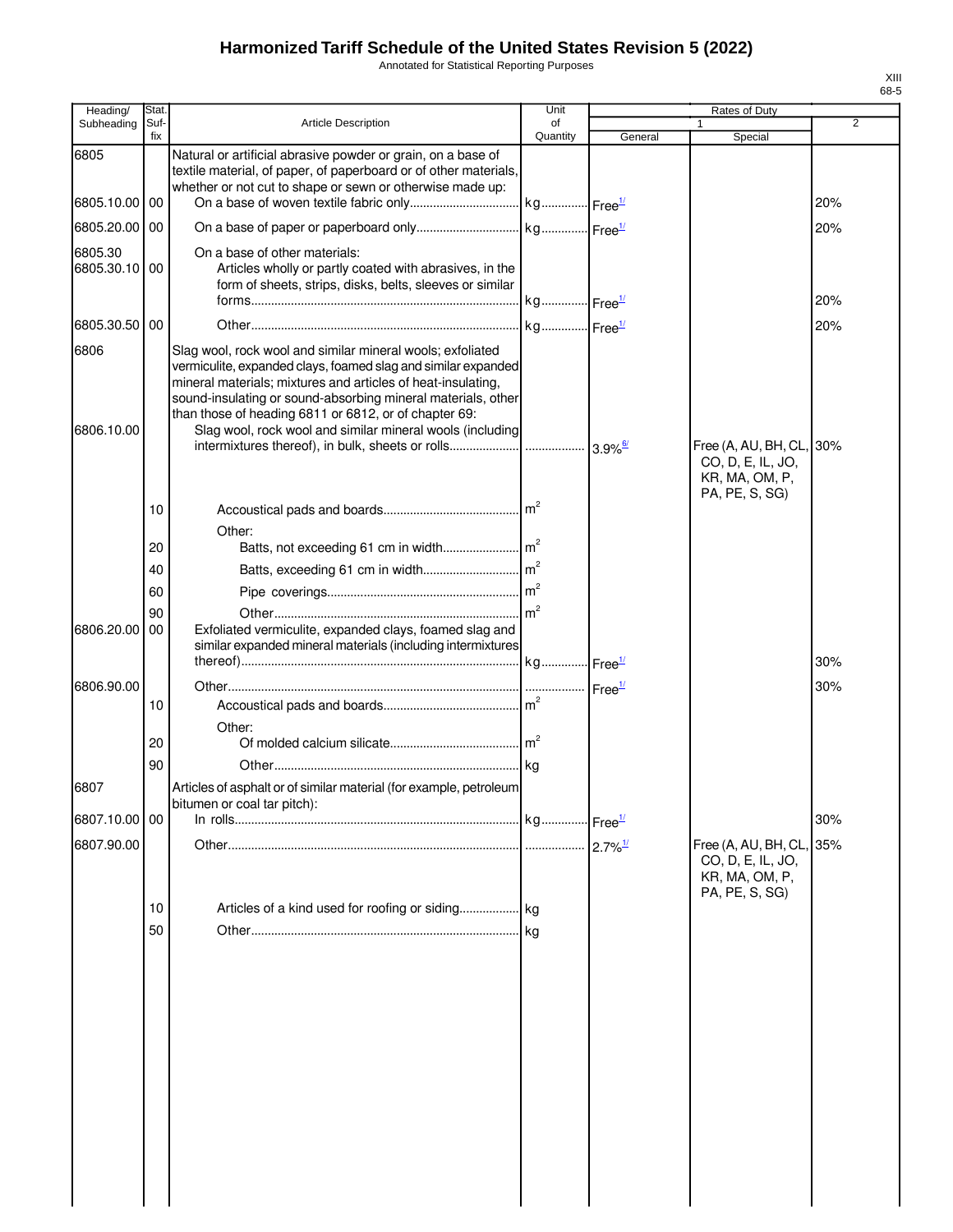Annotated for Statistical Reporting Purposes

| Heading/      | Stat.       |                                                                                                                                                                                                        | Unit              |                       | Rates of Duty                                                                     |     |
|---------------|-------------|--------------------------------------------------------------------------------------------------------------------------------------------------------------------------------------------------------|-------------------|-----------------------|-----------------------------------------------------------------------------------|-----|
| Subheading    | Suf-<br>fix | Article Description                                                                                                                                                                                    | of<br>Quantity    | General               | 1<br>Special                                                                      | 2   |
| 6808.00.00    |             | 00 Panels, boards, tiles, blocks and similar articles of vegetable<br>fiber, of straw or of shavings, chips, particles, sawdust or other<br>waste, of wood, agglomerated with cement, plaster or other | $m2$ .<br>kg      | Free <sup>1/</sup>    |                                                                                   | 20% |
| 6809          |             | Articles of plaster or of compositions based on plaster:<br>Boards, sheets, panels, tiles and similar articles, not<br>ornamented:                                                                     |                   |                       |                                                                                   |     |
| 6809.11.00    | 10          | Faced or reinforced with paper or paperboard only    Free <sup>1/</sup>                                                                                                                                | m <sup>2</sup>    |                       |                                                                                   | 30% |
|               | 80          |                                                                                                                                                                                                        | m <sup>2</sup>    |                       |                                                                                   |     |
| 6809.19.00    | 00          |                                                                                                                                                                                                        | $\mathsf{Im}^2$ . | $3\%$ <sup>1/</sup>   | Free (A, AU, BH, CL, 35%<br>CO, D, E, IL, JO,<br>KR, MA, OM, P,<br>PA, PE, S, SG) |     |
| 6809.90.00    | 00          |                                                                                                                                                                                                        |                   |                       |                                                                                   | 60% |
| 6810          |             | Articles of cement, of concrete or of artificial stone, whether<br>or not reinforced:<br>Tiles, flagstones, bricks and similar articles:                                                               |                   |                       |                                                                                   |     |
| 6810.11.00    |             |                                                                                                                                                                                                        |                   |                       | Free (A, AU, BH, CL, 30%<br>CO, D, E, IL, JO,<br>KR, MA, OM, P,<br>PA, PE, S, SG) |     |
|               | 10          | Containing by weight more than 70 percent<br>magnesia, expressed as MgO, with carbon content<br>ranging from trace amounts to less than<br>30 percent, and chemically bonded by resin or               | m <sup>2</sup>    |                       |                                                                                   |     |
| 6810.19       | 70          | Other:<br>Floor and wall tiles:                                                                                                                                                                        |                   |                       |                                                                                   |     |
| 6810.19.12    | 00          | Of stone agglomerated with binders other than                                                                                                                                                          | $m^2$             | $4.9\%$ <sup>1/</sup> | Free (A, AU, BH, CL, 40%<br>CO, D, E, IL, JO,<br>KR, MA, OM, P,<br>PA, PE, S, SG) |     |
| 6810.19.14 00 |             | [                                                                                                                                                                                                      | $n^2$             | $9%$ <sup>1/</sup>    | Free (A, AU, BH, CL, 55%<br>CO, D, E, IL, JO,<br>KR, MA, OM, P,<br>PA, PE, S, SG) |     |
| 6810.19.50 00 |             |                                                                                                                                                                                                        |                   | $3.9\%$ <sup>1/</sup> | Free (A, AU, BH, CL, 30%<br>CO, D, E, IL, JO,<br>KR, MA, OM, P,                   |     |
| 6810.91.00 00 |             | Other articles:<br>Prefabricated structural components for building or                                                                                                                                 |                   |                       | PA, PE, S, SG)                                                                    | 30% |
| 6810.99.00    |             |                                                                                                                                                                                                        | .                 | Free <sup>1/</sup>    |                                                                                   | 30% |
|               | 10          | Agglomerated quartz slabs of the type used for                                                                                                                                                         | m <sup>2</sup>    |                       |                                                                                   |     |
|               | 80          |                                                                                                                                                                                                        |                   |                       |                                                                                   |     |
|               |             |                                                                                                                                                                                                        |                   |                       |                                                                                   |     |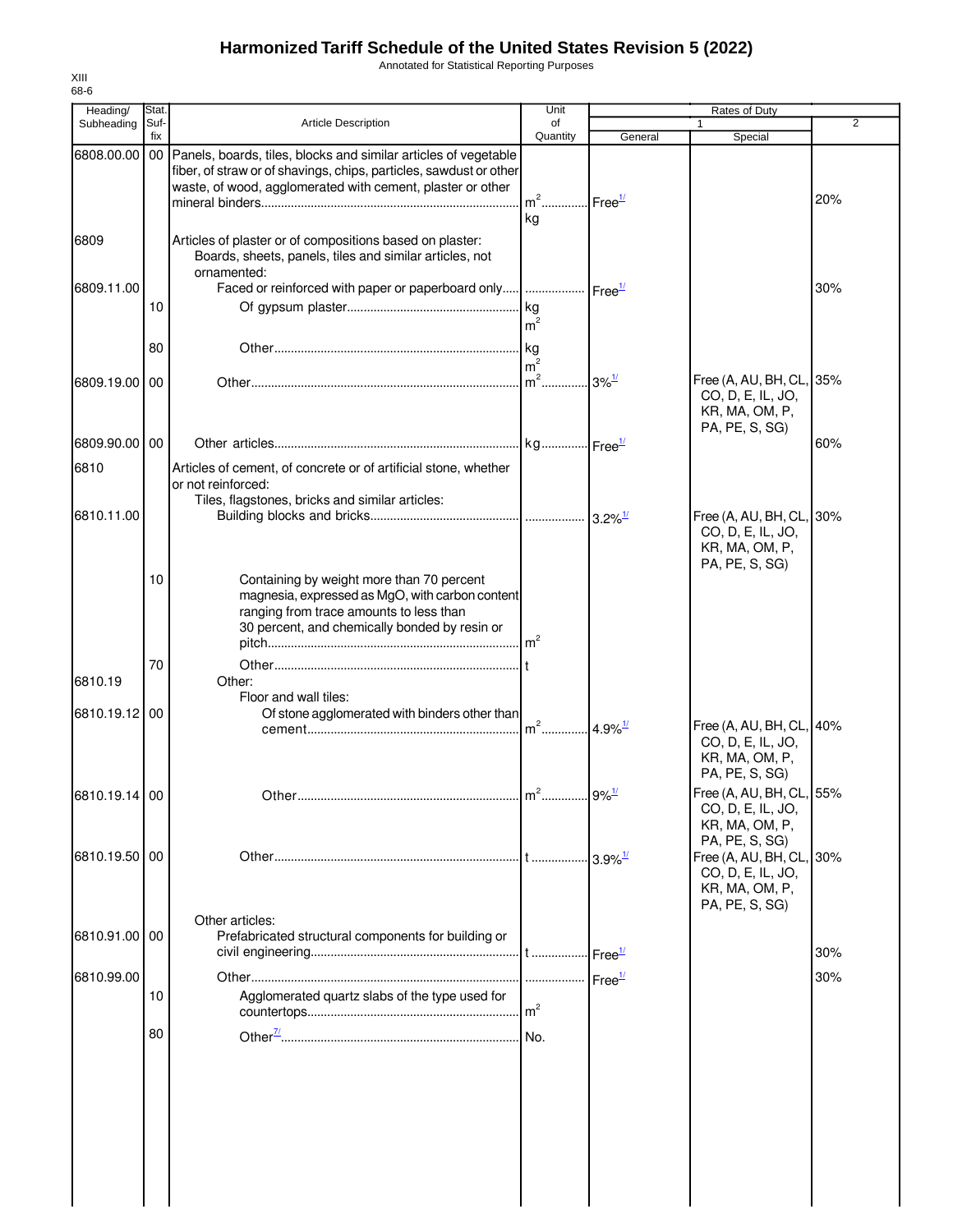Annotated for Statistical Reporting Purposes

| Heading/              | Stat.       |                                                                                                                                                                                                                                                                                                                                             | Unit           |         | Rates of Duty                                                              |            |
|-----------------------|-------------|---------------------------------------------------------------------------------------------------------------------------------------------------------------------------------------------------------------------------------------------------------------------------------------------------------------------------------------------|----------------|---------|----------------------------------------------------------------------------|------------|
| Subheading            | Suf-<br>fix | Article Description                                                                                                                                                                                                                                                                                                                         | of<br>Quantity | General | Special                                                                    | 2          |
| 6811                  |             | Articles of asbestos-cement, of cellulose fiber-cement or the                                                                                                                                                                                                                                                                               |                |         |                                                                            |            |
|                       |             | like:                                                                                                                                                                                                                                                                                                                                       |                |         |                                                                            |            |
| 6811.40.00            | 00          |                                                                                                                                                                                                                                                                                                                                             |                |         |                                                                            | 2.2¢/kg    |
| 6811.81.00            | 00          | Not containing asbestos:                                                                                                                                                                                                                                                                                                                    |                |         |                                                                            | 2.2¢/kg    |
| 6811.82.00            | 00          | Other sheets, panels, tiles and similar articles kg Free <sup>1/</sup>                                                                                                                                                                                                                                                                      |                |         |                                                                            | 2.2¢/kg    |
| 6811.89               |             | Other articles:                                                                                                                                                                                                                                                                                                                             |                |         |                                                                            |            |
| 6811.89.10 00         |             |                                                                                                                                                                                                                                                                                                                                             |                |         |                                                                            | $1.7$ ¢/kg |
| 6811.89.90 00         |             |                                                                                                                                                                                                                                                                                                                                             |                |         |                                                                            | 2.2¢/kg    |
| 6812<br>6812.80       |             | Fabricated asbestos fibers; mixtures with a basis of asbestos<br>or with a basis of asbestos and magnesium carbonate; articles<br>of such mixtures or of asbestos (for example, thread, woven<br>fabric, clothing, headgear, footwear, gaskets), whether or not<br>reinforced, other than goods of heading 6811 or 6813:<br>Of crocidolite: |                |         |                                                                            |            |
| 6812.80.10            | 00          |                                                                                                                                                                                                                                                                                                                                             |                |         | Free (AU, BH, CL,<br>CO, D, E, IL, JO,<br>KR, MA, OM, P,                   | 35%        |
|                       |             |                                                                                                                                                                                                                                                                                                                                             |                |         | PA, PE, S, SG)                                                             |            |
| 6812.80.90            | l 00        | Other:                                                                                                                                                                                                                                                                                                                                      |                |         |                                                                            | 35%        |
|                       |             | Clothing, clothing accessories, footwear and headgear:                                                                                                                                                                                                                                                                                      |                |         |                                                                            |            |
| 6812.91.10            | 00          |                                                                                                                                                                                                                                                                                                                                             |                |         | Free (AU, BH, CL,<br>CO, D, E, IL, JO,<br>KR, MA, OM, P,<br>PA, PE, S, SG) | 35%        |
| 6812.91.90<br>6812.99 | 00          | Other:                                                                                                                                                                                                                                                                                                                                      |                |         |                                                                            | 35%        |
|                       |             | Other:                                                                                                                                                                                                                                                                                                                                      |                |         |                                                                            |            |
| 6812.99.10 00         |             |                                                                                                                                                                                                                                                                                                                                             |                |         |                                                                            | 25%        |
| 6812.99.20 00         |             | Compressed asbestos fiber jointing, in sheets or                                                                                                                                                                                                                                                                                            |                |         |                                                                            | 25%        |
|                       |             |                                                                                                                                                                                                                                                                                                                                             |                |         |                                                                            |            |
| 6812.99.90 00         |             |                                                                                                                                                                                                                                                                                                                                             |                |         |                                                                            | 25%        |
|                       |             |                                                                                                                                                                                                                                                                                                                                             |                |         |                                                                            |            |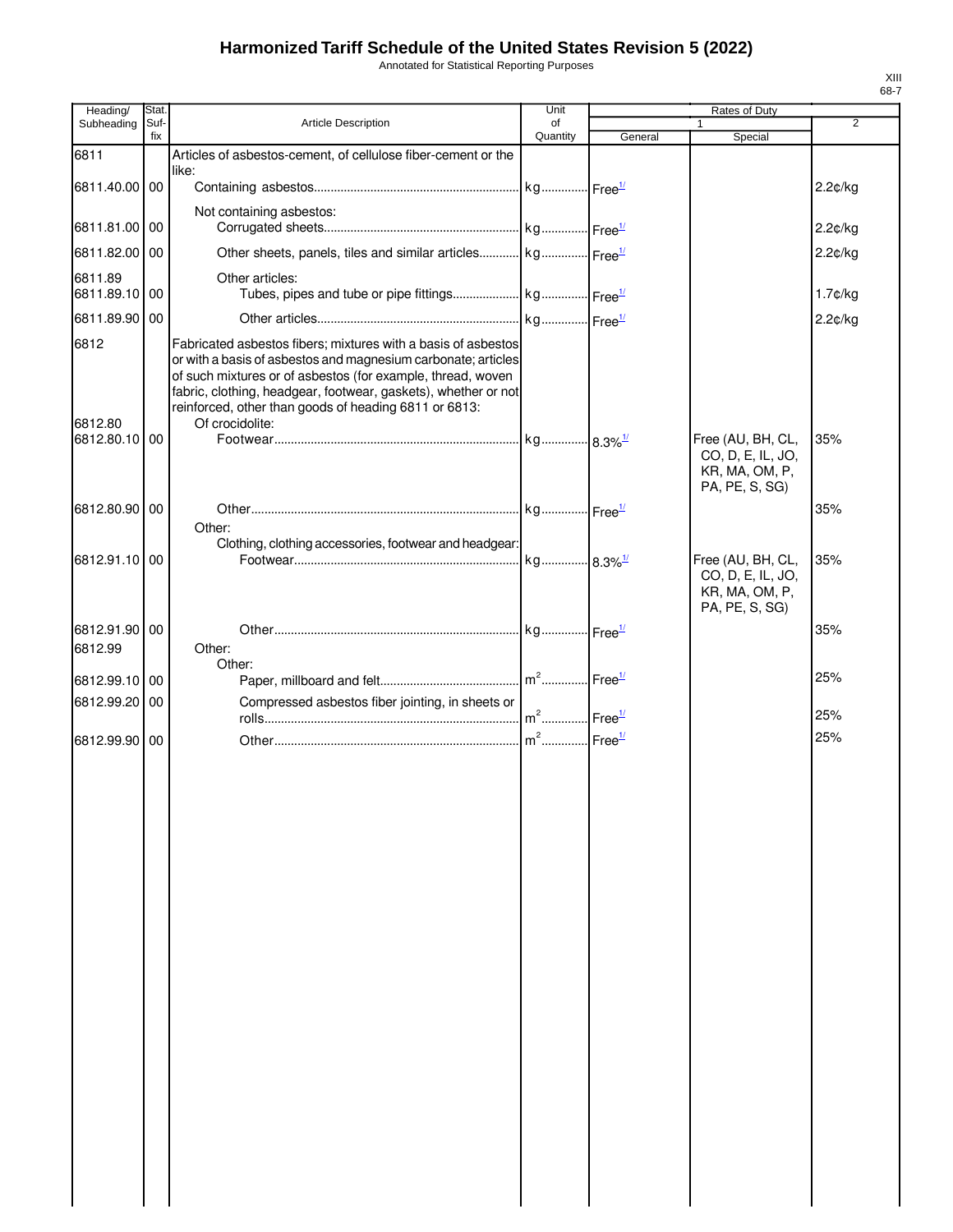Annotated for Statistical Reporting Purposes

| Heading/           | Stat.       |                                                                                                                                                                                                                                                                                                                                        | Unit           |         | Rates of Duty                                                                        |     |
|--------------------|-------------|----------------------------------------------------------------------------------------------------------------------------------------------------------------------------------------------------------------------------------------------------------------------------------------------------------------------------------------|----------------|---------|--------------------------------------------------------------------------------------|-----|
| Subheading         | Suf-<br>fix | <b>Article Description</b>                                                                                                                                                                                                                                                                                                             | of<br>Quantity | General | 1<br>Special                                                                         | 2   |
| 6813<br>6813.20.00 | 10          | Friction material and articles thereof (for example, sheets, rolls,<br>strips, segments, discs, washers, pads), not mounted, for<br>brakes, for clutches or the like, with a basis of asbestos, of<br>other mineral substances or of cellulose, whether or not<br>combined with textile or other materials:<br>Brake linings and pads: |                |         |                                                                                      | 25% |
|                    | 15          |                                                                                                                                                                                                                                                                                                                                        |                |         |                                                                                      |     |
|                    |             | Other:                                                                                                                                                                                                                                                                                                                                 |                |         |                                                                                      |     |
|                    | 20<br>25    |                                                                                                                                                                                                                                                                                                                                        |                |         |                                                                                      |     |
| 6813.81.00         |             | Not containing asbestos:                                                                                                                                                                                                                                                                                                               |                |         |                                                                                      | 25% |
|                    | 10          | Articles for use in civil aircraft, with a basis of                                                                                                                                                                                                                                                                                    |                |         |                                                                                      |     |
| 6813.89.00         | 50          |                                                                                                                                                                                                                                                                                                                                        |                |         |                                                                                      | 25% |
|                    | 10          | Articles for use in civil aircraft, with a basis of                                                                                                                                                                                                                                                                                    |                |         |                                                                                      |     |
|                    | 50          |                                                                                                                                                                                                                                                                                                                                        |                |         |                                                                                      |     |
| 6814               |             | Worked mica and articles of mica, including agglomerated or<br>reconstituted mica, whether or not on a support of paper,<br>paperboard or other materials:                                                                                                                                                                             |                |         |                                                                                      |     |
| 6814.10.00 00      |             | Plates, sheets and strips of agglomerated or reconstituted                                                                                                                                                                                                                                                                             |                |         | Free (A, AU, B, BH, 40%                                                              |     |
|                    |             |                                                                                                                                                                                                                                                                                                                                        |                |         | CL, CO, D, E, IL,<br>JO, KR, MA, OM,<br>P, PA, PE, S, SG)                            |     |
| 6814.90.00 00      |             |                                                                                                                                                                                                                                                                                                                                        |                |         | Free (A, AU, B, BH, 45%<br>CL, CO, D, E, IL,<br>JO, KR, MA, OM,<br>P, PA, PE, S, SG) |     |
|                    |             |                                                                                                                                                                                                                                                                                                                                        |                |         |                                                                                      |     |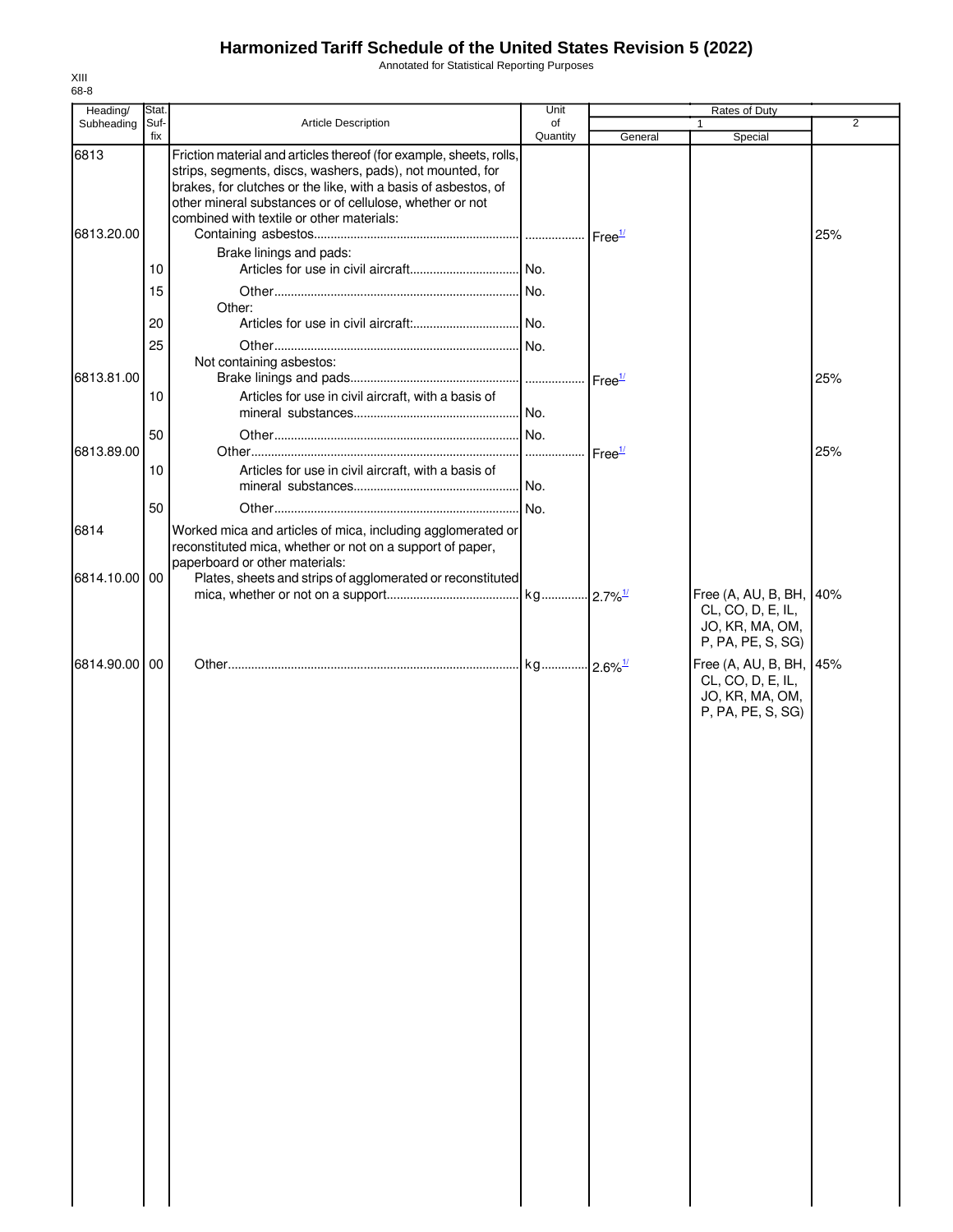Annotated for Statistical Reporting Purposes

| Heading/      | Stat.       |                                                                                                                                                                                                                                                                                                                       | Unit           |         | Rates of Duty |                |
|---------------|-------------|-----------------------------------------------------------------------------------------------------------------------------------------------------------------------------------------------------------------------------------------------------------------------------------------------------------------------|----------------|---------|---------------|----------------|
| Subheading    | Suf-<br>fix | Article Description                                                                                                                                                                                                                                                                                                   | of<br>Quantity | General | Special       | $\overline{2}$ |
| 6815          |             | Articles of stone or of other mineral substances (including<br>carbon fibers, articles of carbon fibers and articles of peat),<br>not elsewhere specified or included:<br>Carbon fibers; articles of carbon fibers for non-electrical<br>uses; other articles of graphite or other carbon for<br>non-electrical uses: |                |         |               |                |
| 6815.11.00 00 |             |                                                                                                                                                                                                                                                                                                                       |                |         |               | 45%            |
| 6815.12.00 00 |             |                                                                                                                                                                                                                                                                                                                       |                |         |               | 45%            |
| 6815.13.00 00 |             |                                                                                                                                                                                                                                                                                                                       |                |         |               | 45%            |
| 6815.19.00 00 |             |                                                                                                                                                                                                                                                                                                                       |                |         |               | 45%            |
| 6815.20.00 00 |             |                                                                                                                                                                                                                                                                                                                       |                |         |               | 20%            |
|               |             | Other articles:                                                                                                                                                                                                                                                                                                       |                |         |               |                |
| 6815.91.00    |             | Containing magnesite, magnesia in the form of<br>periclase, dolomite including in the form of dolime, or                                                                                                                                                                                                              |                |         |               | 30%            |
|               | 11          | Containing by weight more than 70 percent<br>magnesia, expressed as MgO, with carbon content<br>ranging from trace amounts to less than<br>30 percent, and chemically bonded by resin or                                                                                                                              |                |         |               |                |
| 6815.99       | 71          | Other:                                                                                                                                                                                                                                                                                                                |                |         |               |                |
| 6815.99.20 00 |             | Talc, steatite and soapstone, cut or sawed, or in<br>blanks, crayons, cubes, disks or other forms kg Free <sup>1/</sup>                                                                                                                                                                                               |                |         |               | 2.2¢/kg        |
|               |             |                                                                                                                                                                                                                                                                                                                       |                |         |               |                |
| 6815.99.41    | 10          | Containing by weight more than 70 percent<br>magnesia, expressed as MgO, with carbon<br>content ranging from trace amounts to less<br>than 30 percent, and chemically bonded by                                                                                                                                       |                |         |               | 30%            |
|               | 70          |                                                                                                                                                                                                                                                                                                                       |                |         |               |                |
|               |             |                                                                                                                                                                                                                                                                                                                       |                |         |               |                |